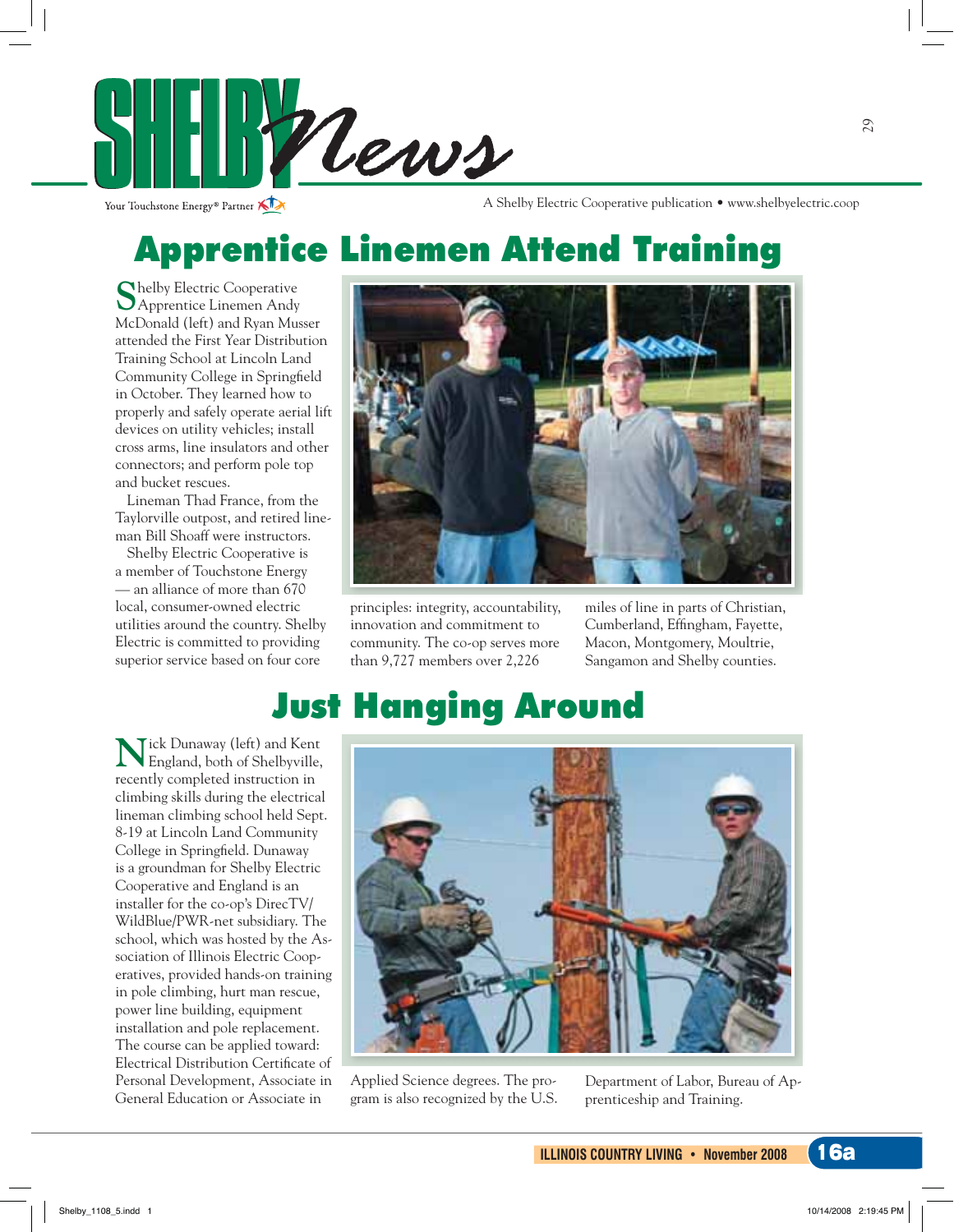#### **Mark Your Calendar**

SHERPlews





**P.O. BOX 560** Shelbyville, IL 62565 Phone: 217-774-3986 Fax: 217-774-3330 www.shelbyelectric.coop

**Office Hours:** 7:30 a.m. - 4:30 p.m.



### **PWR-net & WildBlue Internet Charges Now a Part of Your Electric Bill**

**T** f you are a Shelby Electric Cooperative member who also subscribes to WildBlue or PWR-net, your electric bill will now include your Internet charges. These charges will be a line item in the current bill information (see graphic). You will also receive a second document that contains just the Internet charges for your records.

This new billing procedure started with your October electric bill.

If you subscribe to the AirEvac Utility plan your charges will also be located in the current bill information box.

For more information about PWR-net Wireless Broadband or WildBlue Satellite Internet contact Shelby DirecTV at 774-2323 or e-mail subscriberinterest@pwr-net.coop.



If you currently use the online bill pay feature on the cooperative's website www.shelbyelectric.coop, please remember to select "do not mail paper invoice" option. This will help the cooperative save money as well as help the environment.

#### **Outage Report**

| <b>Date</b>               | <b>Hours</b> | <b>Substation</b> | <b>Cause</b>     | <b>Members Affected</b> |
|---------------------------|--------------|-------------------|------------------|-------------------------|
| <b>Line Outages</b>       |              |                   |                  |                         |
| 9/2/2008                  | 1.30         | Velma             | Broken conductor | 51                      |
| 9/3/2008                  | 1.40         | Airport           | Animal/bird      | 80                      |
| 9/8/2008                  | 0.50         | Airport           | Animal/bird      | 79                      |
| 9/8/2008                  | 2.22         | Taylorville       | Lightning        | 50                      |
| 9/11/2008                 | 2.00         | Velma             | Lightning        | 520                     |
| 9/14/2008                 | 2.45         | Lakewood          | Lightning        | 138                     |
| 9/14/2008                 | 1.30         | Velma             | Lightning        | 507                     |
| 9/14/2008                 | 3.10         | Neoga             | Lightning        | 70                      |
| <b>Substation Outages</b> |              |                   |                  |                         |
| 9/14/2008                 | 3.45         | Pana              | Lightning        | 550                     |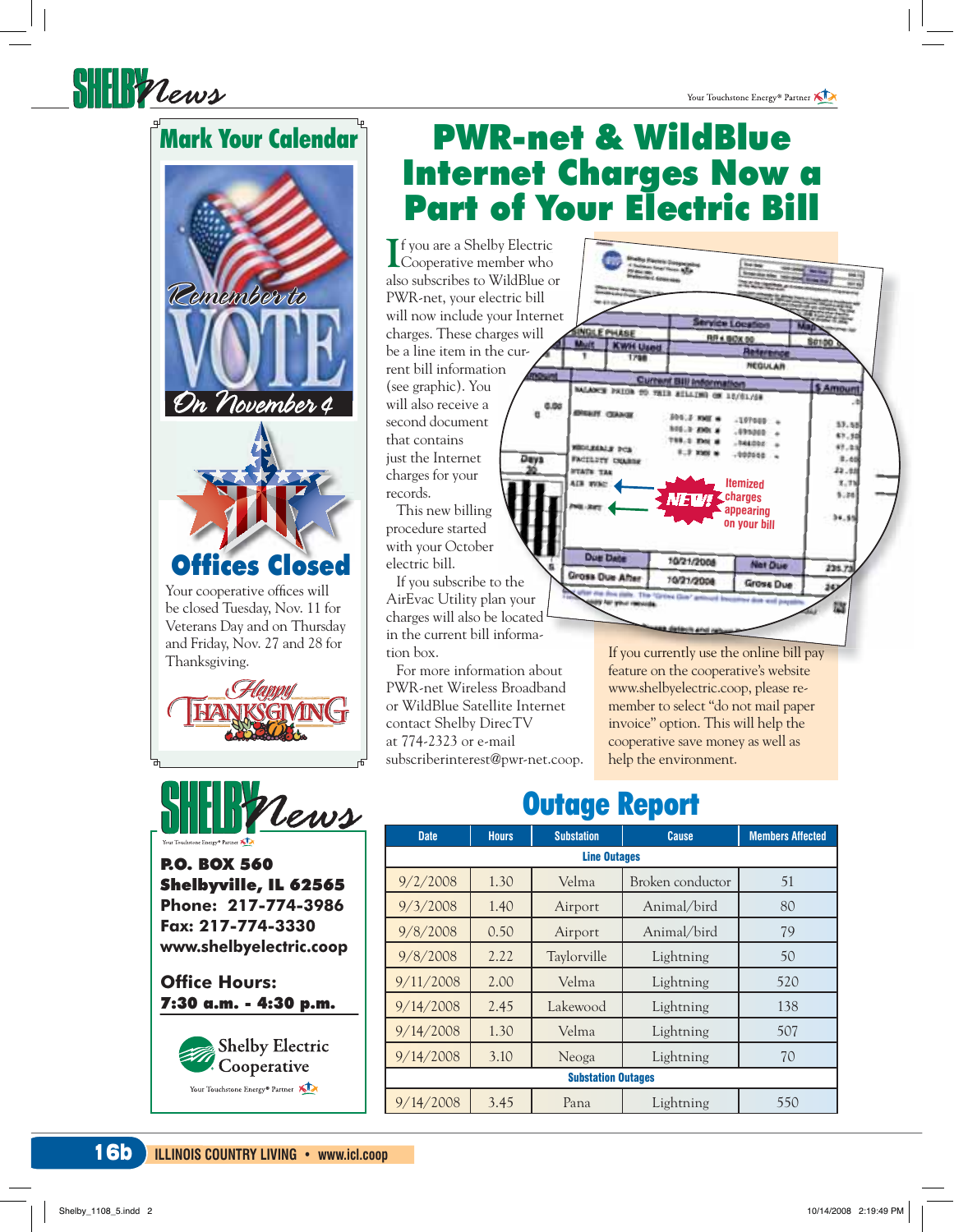#### **Students are Encouraged** to Apply for a 2009 IEC **Memorial Scholarship**



Jason Barker, pictured right, receives congratulations from Shelby Electric Cooperative President & CEO James Coleman. Barker, of Shelbyville, was one of the 2008 scholarship recipients.

Thelby Electric Cooperative President & CEO James Coleman is pleased to announce that for the fourteenth consecutive year, the Illinois electric cooperatives will award academic scholarships to high school seniors.

Seven scholarships of \$1,250 each will be awarded in 2009 to eligible high school seniors through the Illinois Electric Cooperative (IEC) Memorial Scholarship Program.

Four scholarships will be awarded to students who are the sons or daughters of an Illinois electric cooperative member receiving service from the cooperative. A fifth scholarship, the Earl W. Struck Memorial Scholarship, will be awarded to a student who is the son or daughter of an Illinois electric cooperative employee. The sixth and seventh scholarships are reserved for students enrolling full-time at a twoyear Illinois community college who are the sons or daughters of Illinois electric cooperative members, employees or directors.

"We hope to assist electric co-

operative youth while honoring past rural electric leaders with this scholarship," says Coleman. "Shelby Electric Cooperative and the other Illinois electric cooperatives are always seeking ways to make a difference in our communities. One of the best ways we can do that is by helping our youth through programs like this one."

Candidates are judged on the basis of grade point average, college entrance exam scores, work and volunteer experience, school and civic activities, and a short essay that demonstrates their knowledge of electric cooperatives. Deadline for applications to be returned to the cooperative is Jan. 1, 2009.

More information, applications and guidelines can be obtained from high school guidance counselors, the cooperative's website: www.shelbyelectric.coop or by calling Marla Eversole at Shelby Electric Cooperative at 217-774-3986. You can also contact us by sending an e-mail to scholarship@shelbyelectric.coop.



 $\frac{1}{2}$ 

#### **Recycle them!**

Chelby Electric Cooperative is now an authorized drop-off center for used compact fluorescent bulbs. Not only do we promote the use of the energy saving bulbs, we want to make it easy for our members to recycle their used household CFLs. You can also purchase CFLs from your cooperative.

Members may bring their used compact fluorescent bulbs to the Shelby Electric Cooperative headquarters on North Route 128 in Shelbyville and place them in the RecyclePak bucket.

We will not be accepting broken bulbs or the long tubes for recycling. Broken, smaller lamp-type CFLs should be double bagged in zip lock bags and disposed of with regular trash.

**16c**